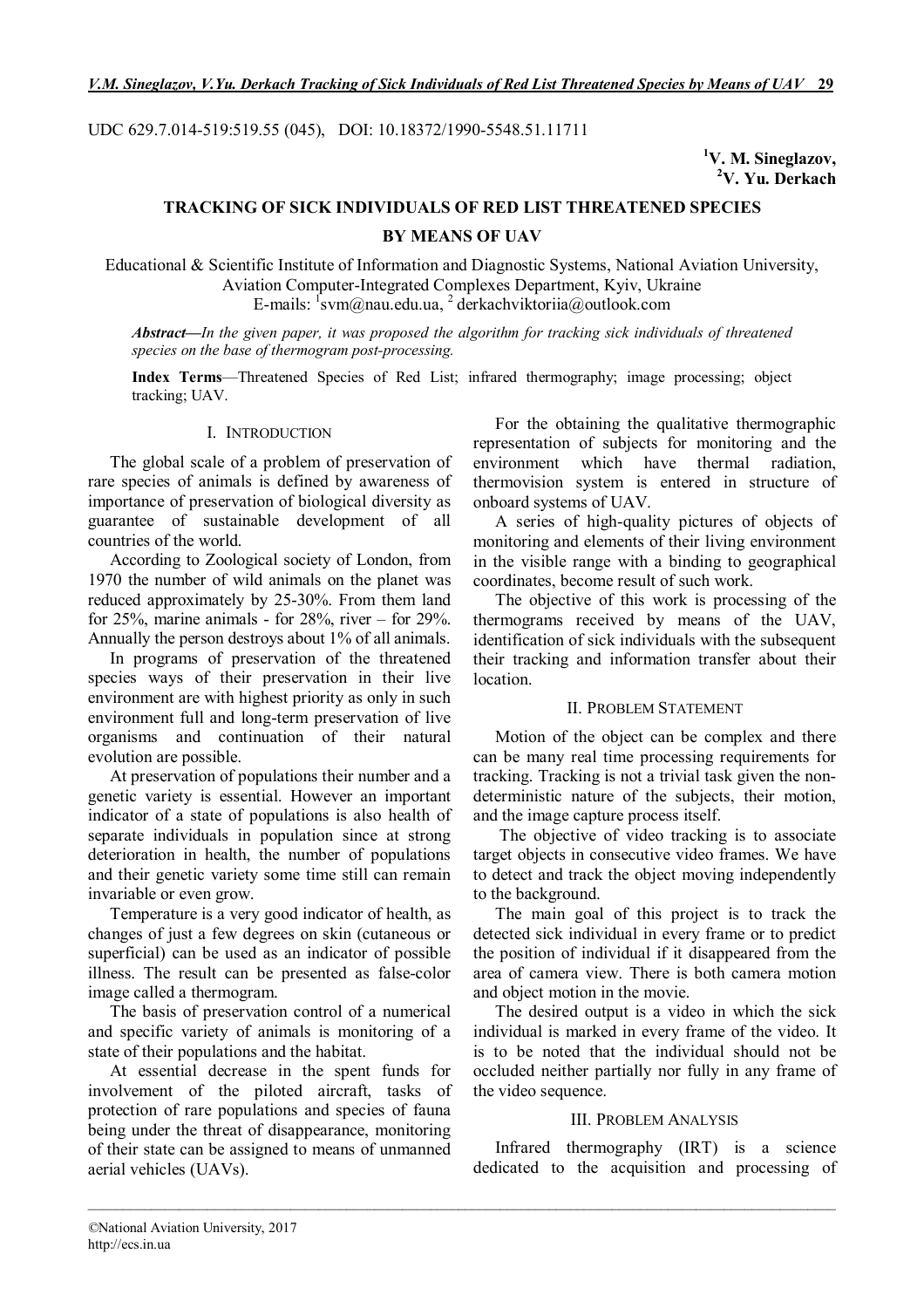thermal information from non-contact measurement devices

The main approach to detection in thermal infrared has historically been thresholding, so called hotspot detection. Thermal cameras were expensive, had low resolution and interesting objects typically appeared as points (a few pixels, or even subpixels) in the image. In addition, typical objects of interest were those that are warmer than the background because they generate kinetic energy in order to move (e.g. airborne and ground vehicles). Thresholding combined with post-processing (e.g. merging and splitting of blobs) is an efficient detection technique in the case of high background/object contrast.

Regarding object tracking in thermal infrared imagery, there are two common beliefs. The first is that it is all about tracking warm objects against cold backgrounds, so called hotspot tracking. This assumption is valid for certain applications only, e.g., tracking aircrafts against a cold sky, but for most other applications the situation is more complex.

The second common belief is that tracking in thermal infrared is identical to tracking in grayscale visual imagery. Consequently, a good tracker for visual imagery should also be a good tracker for thermal infrared.

There are numerous approaches for object tracking[1]. These methods differ from each other depending on the object representation which is suitable for tracking, image features that should be used, the way, in which the motion, appearance, and shape of the object are modeled.

Point Tracking. Objects detected in consecutive frames are represented by points, and the association of the points is based on the previous object state which can include object position and motion. Recognition can be done relatively simple, by thresholding, from identification of these points.

Kalman filtering. Kalman filter is based on Optimal Recursive Data Processing Algorithm [2]. It calculates estimations of past, present, and even future states, and it can do the same even when the precise nature of the modeled system is unknown. The filter estimates the process state at some time and then obtains feedback in the form of noisy measurements [3].

Particle filtering. The particle filtering generates all the models for one variable (initial state, noise covariance, number of particles etc.) before moving to the next variable. This algorithm has an advantage when variables are generated dynamically and there can be unboundedly numerous variables. This algorithm usually uses contours, color features and texture mapping [4]. It also consists of fundamentally two phases: prediction and update as same as Kalman Filtering.

Multiple Hypothesis Tracking (MHT). It is an iterative algorithm, several frames have been observed for better tracking outcomes [5]. Iteration begins with a set of existing track hypotheses. Each hypothesis is a crew of disconnected tracks. For each hypothesis, a prediction of object's position in the succeeding frame is made. The predictions are then compared by calculating a distance measure. MHT is capable of tracking multiple object, handles occlusions and calculation of optimal solutions [5].

Kernel Based Tracking. Kernel tracking is usually performed by locating the moving object, which is represented by an embryonic object region, from one frame to the next. The object motion is usually in the form of parametric motion such as translation, conformal, affine, etc. But one of the restrictions is that some part of the objects may be left outside of the defined shape while portions of the background may exist inside. This can be detected in rigid and non-rigid objects.

Simple Template Matching. Template matching is a method of examining the Region of Interest (ROI) in the video sequences. In template matching, a reference image is verified with the frame that is separated from the video. Tracking can be performed for single object in the video and overlapping of object is done partially. Template Matching is a technique for finding small parts of an image that matches, or are equivalent model with an image (template) in each frame [6].

Mean shift method. The mean-shift algorithm is an efficient approach to tracking objects whose appearance is defined by histograms. Image characteristics of the objects like appearance, color etc., are selected to express object firstly, then matching is executed constantly in sequence images. Mean-shift tracking tries to find out the area of a video frame that is locally most similar to a previously initialized model [7]. To characterize the target, color histogram is chosen.

Contour Tracking. Contour tracking methods, iteratively progress a primary contour in the previous frame to its new position in the current frame. This contour progress requires a certain amount of the object in the current frame overlying with the object region in the previous frame [8].

# IV. PROBLEMS SOLUTION

The suggested algorithm can be presented in the following steps: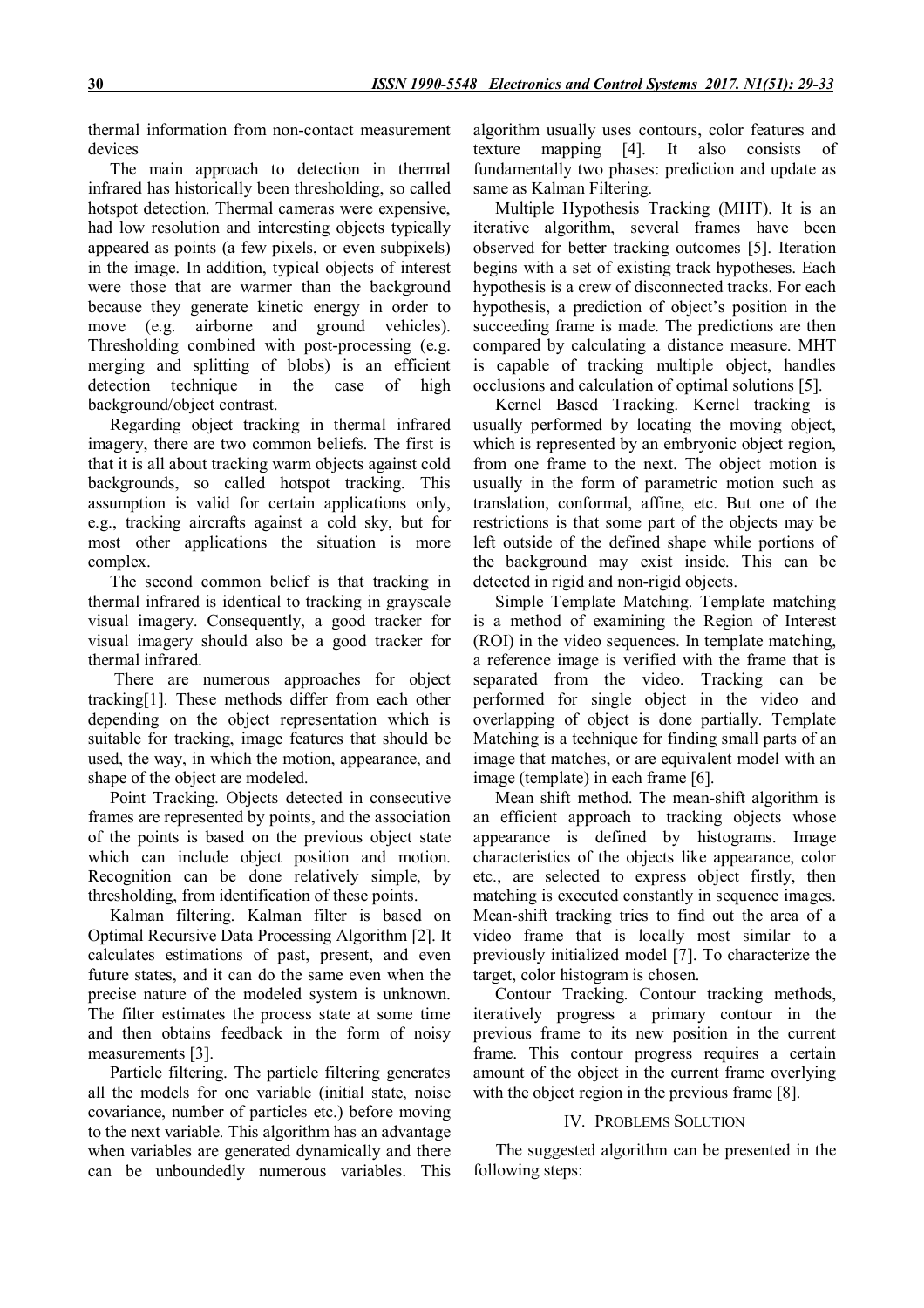# 1. infrared thermal images acquisition;

2. the first stage begins with fast screening procedure to hypothesize only the location of the sick individual in the image. To enhance the detection rate, a thermal-based thresholding technique is employed in the snapshot process.;

3. at the moment when the sick individual is detected, the UAV begins tracking with the help of Kalman filtering until stop signal is received from operator. At the same time the tracking individual location information is sent to the base station.

Thermal image can be captured by sensing the radiation emitted from objects under different environment conditions, both day and night. As long as the thermal property of a foreground object is slightly different from their surroundings, this object will appear at a contrast from the environment. Thus, thermal image can provide useful information which is not available in visual image, in particular of surveillance and monitoring proposes [9].

In a thermal image, an area with the hottest temperature is usually represented by the brightest color.

Image segmentation is one of the challenging tasks in image analysis. The purpose of segmentation is to subdivide an image into its constituent regions or objects. Rather than working in a colored thermal image, we apply the advantage of using a grayscale conversion of thermal image, since the sick individual is still recognizable at grayscale image.

Thresholding technique has been widely used in various image segmentations because of its simplicity and easy to implement. In examining the thermal state of sick individuals, thresholding technique has become a very useful method for separating the warm region from its background. The possible thermal anomalies in the health state can be detected by filtering the image using a certain threshold value. If the original image is  $I(x, y)$ , the thresholded image  $G(x, y)$  is defined as

$$
G(x, y) = \begin{cases} 1 \text{ if } I(x, y) > T, \\ 0 \text{ if } I(x, y) \le T, \end{cases}
$$
 (1)

where *T* is the threshold value. The segmentation result is in the binary image form where 1 represents the target object or region and 0 represent for background image.

A Kalman filter is an optimal estimator. That means, the filter infers parameters of interest from indirect, inaccurate and uncertain observations. It is recursive so that new measurements can be processed as they arrive.

The Kalman Filter algorithm belongs to the state space approach class of tracking algorithms. It solves the tracking problem based on the state space equation and the measurement equation. So object tracking with Kalman Filter divides to two steps: prediction equation and correction equation. In this paper Kalman Filter perform the task of tracking by prediction of possible position of sick individuals and updating the bounding box if the predicted position and actual detection do not coincide in each frame of the sequence. It has been suggested that the changes in speed of the individual is up to some limitation, in other words, the acceleration of the target is not very high.

The first phase of each iteration of the Kalman filter is the prediction stage, in which the algorithm gives both predictions of the object's state vector and an estimate of how reliable the prediction is [10].

In order to predict the next position, we will need to compute our tracking individual motion model. Our detector is imperfect so there is noise in object locations, generally called measurement noise. So, the task has narrowed down to the next position incorporating only following parameters:

1. process equation;

2. measurement equation.

In mathematical terms, the previously described steps can be presented with the help of the following pair of equations:

1. Process equation

$$
x_{k+1} = F_{k+1,k} x_k + w_k \tag{2}
$$

where  $F_{k+1,k}$  is the transition matrix taking the state  $x_k$  from time *k* to time  $k+1$ . The process noise  $w_k$ is assumed to be additive, white, and Gaussian, with zero mean and with covariance matrix defined by

$$
E\left[w_n w_k^{\mathrm{T}}\right] = \begin{cases} Q_k & \text{for } n = k, \\ 0 & \text{for } n \neq k, \end{cases}
$$
 (3)

where the superscript T denotes matrix transposition. The dimension of the state space is denoted by *M* .

2. Measurement equation

$$
y_k = H_k x_k + v_k \tag{4}
$$

where  $y_k$  is the observable at time *k* and  $H_k$  is the measurement matrix. The measurement noise  $v_k$  is assumed to be additive, white, and Gaussian, with zero mean and with covariance matrix defined by

$$
E\left[\nu_n \nu_k^{\mathrm{T}}\right] = \begin{cases} R_k \text{ for } n = k, \\ 0 \text{ for } n \neq k, \end{cases}
$$
 (5)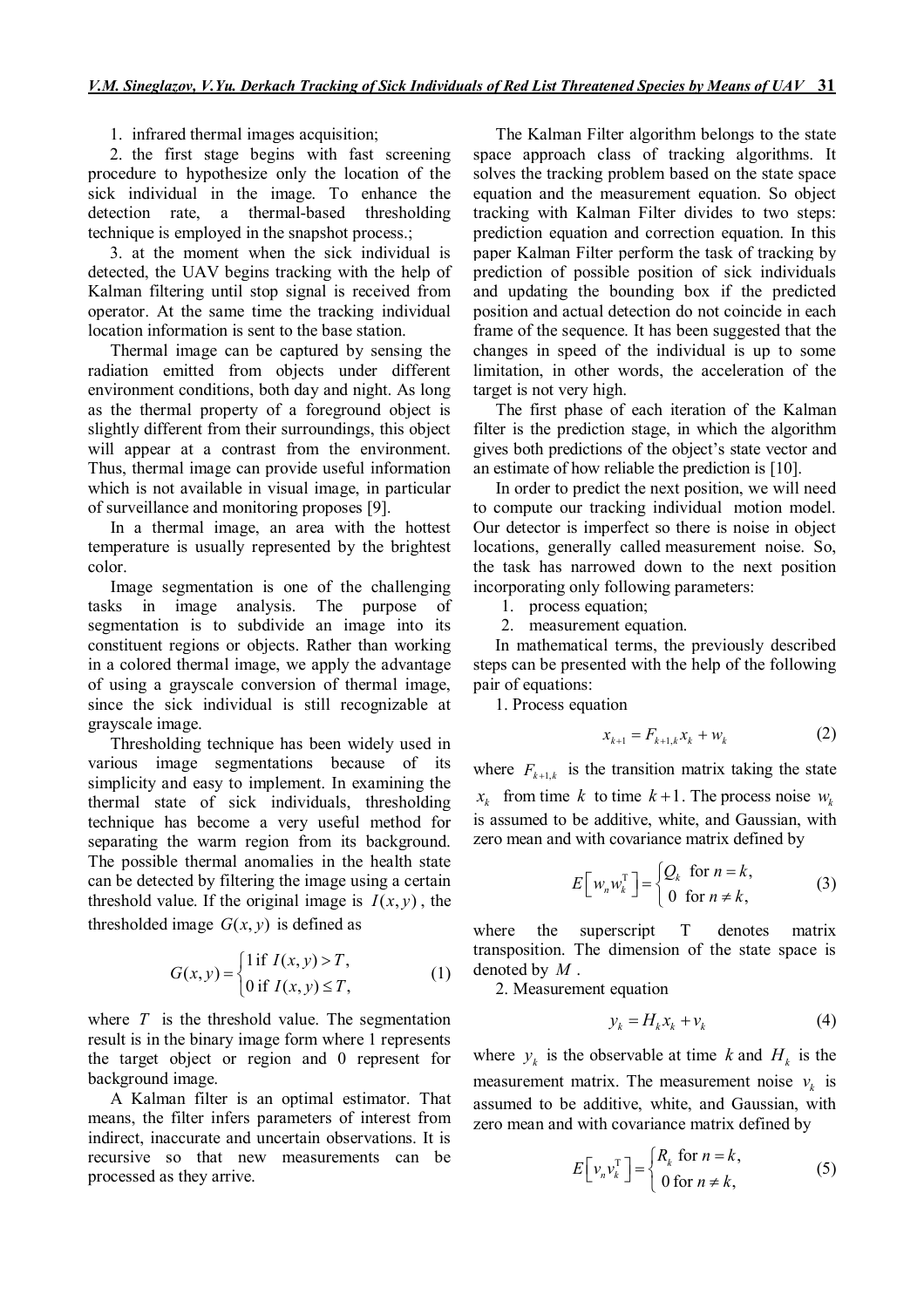Moreover, the measurement noise  $v_k$  is uncorrelated with the process noise  $w_k$ . . The dimension of the measurement space is denoted by *N*.

#### V. RESULTS

The above presented algorithm was performed in the following way. Firstly, thresholding was implemented was infrared thermal images in order to detect the presence of sick individual. It then performs morphological operations on the resulting binary mask to remove noisy pixels. After that the holes in the remaining blobs are filled. The results for segmenting the original infrared image based on the before mentioned methods are represented in Fig. 1 [11].



Fig. 1. The results of infrared image processing

After the image processing is completed, the Kalman filter is used to predict the centroid of each track in the current frame. The bounding box accordingly is updated as well.

The tracking was performed on the suggestion that the supervised individuals move in linear direction with the approximately constant speed.

The results of our tracking investigation are shown on Fig. 2.

# VI. CONCLUSION

In this work, we suggest to use an algorithm that uses thresholding for infrared image processing. We estimate the health state of supervised individuals. We then use Kalman filtering for tracking to predict the future possible individual location until the operator stop signal is received. Our algorithm seems to perform well for most of the as shown in results.

In this paper, it was developed approach which allows detecting sick individuals of threatened species with high accuracy.



Fig. 2. The results of tracking algorithm implementation

## **REFERENCES**

- [1] Divyani Prajapati, Hiren J Galiyawala, "A Review on Moving Object Detection and Tracking," Department of Electronics And Communication Engineering, UKA Tarsadia University, Bardoli, Gujarat, 2015.
- [2] O. Javed and M. Shah, "Tracking and Object Classification for Automated Surveillance," in *Proceedings of the 7th European Conference on Computer Vision-Part IV*, 2002, pp. 343–357.
- [3] S. S. Ali and M. F. Zafar, "A robust adaptive method for detection and tracking of moving objects," in *International Conference on Emerging Technologies*, 2009, pp. 262–266.
- [4] Weiming Hu, Tieniu Tan, Liang Wang, and Steve Maybank, "A Survey on Visual Surveillance of Object Motion and Behaviors", *IEEE Transactions on systems, man, and cybernetics-applications and reviews*, vol. 34, no. 3, august 2004, pp. 334–352.
- [5] Samuel S. Blackman, "Multiple Hypothesis Tracking for Multiple Target Tracking," *IEEE A&E Systems magazine*, vol. 19, no. 1, January 2004, pp. 5–18.
- [6] R. Cucchiara, C. Grana, M. Piccardi, and a Prati, "Detecting moving objects, ghosts, and shadows in video streams," *IEEE Transactions on Pattern*